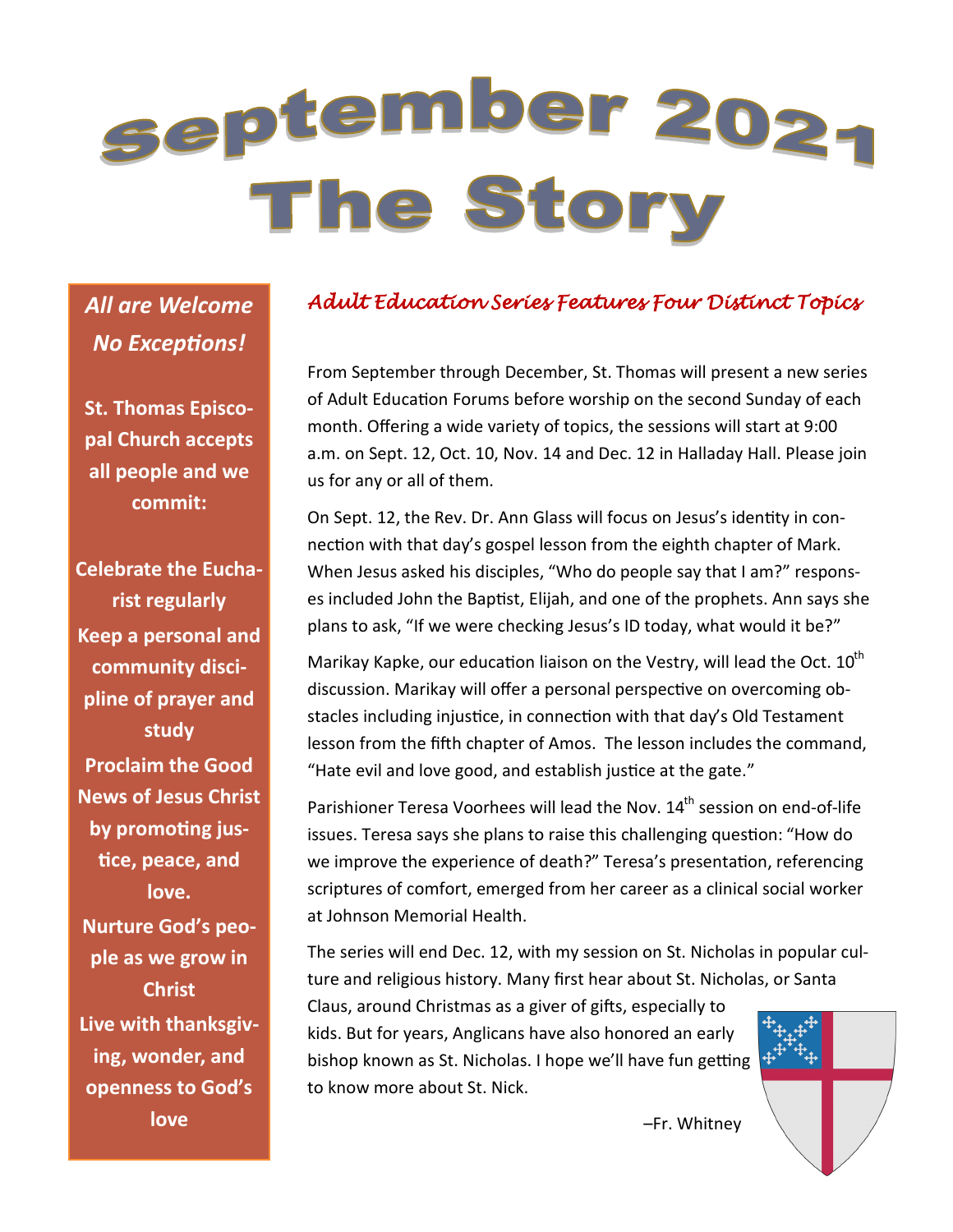#### **St. Thomas Urges Masks for September Worship**

For in-person, indoor worship in September, St. Thomas, Franklin, will again recommend wearing masks, regardless of vaccination status. The decision by the parish Regathering Committee is in keeping with the recent spike in daily positive COVID-19 cases in Johnson County and statewide. It also follows recent guidance from Jennifer Phelps, Transition Minister for the Episcopal Diocese of Indianapolis.



In late August, the Associated Press quoted Indiana Health Commissioner Dr. Kristina Box as saying that the state's positivity rate had risen to its worst surge of COVID-19 cases since last winter.

Jennifer Phelps, our Diocesan Transition Minister, said in an email to clergy that, "It looks like Indiana is going to be in for a bumpy ride in the weeks ahead as the outbreak of the delta variant of the COVID virus continues to spread." She said that, to protect our communities, parish regathering teams may want to consider maintaining or implementing interventions including indoor masks regardless of vaccination status, providing robust online worship, maintaining social distance in person, and gathering outside when possible.

--Fr. Whitney Smith

Sille,



#### **Outdoor Worship 2nd Saturdays of September, October**

Weather permitting, St. Thomas will have two short late-afternoon services of Holy Eucharist outdoors at the Shelter House on the second Saturdays of September and October. Services will be at 5:00 p.m. on Sept. 11 and Oct. 9.

At this time, there is no plan to livestream the Saturday worship. Liturgy will be from Enriching Our Worship 1, the supplement we've been using indoors along with the Book of Common Prayer since late June. In case of bad weather, services will be moved inside.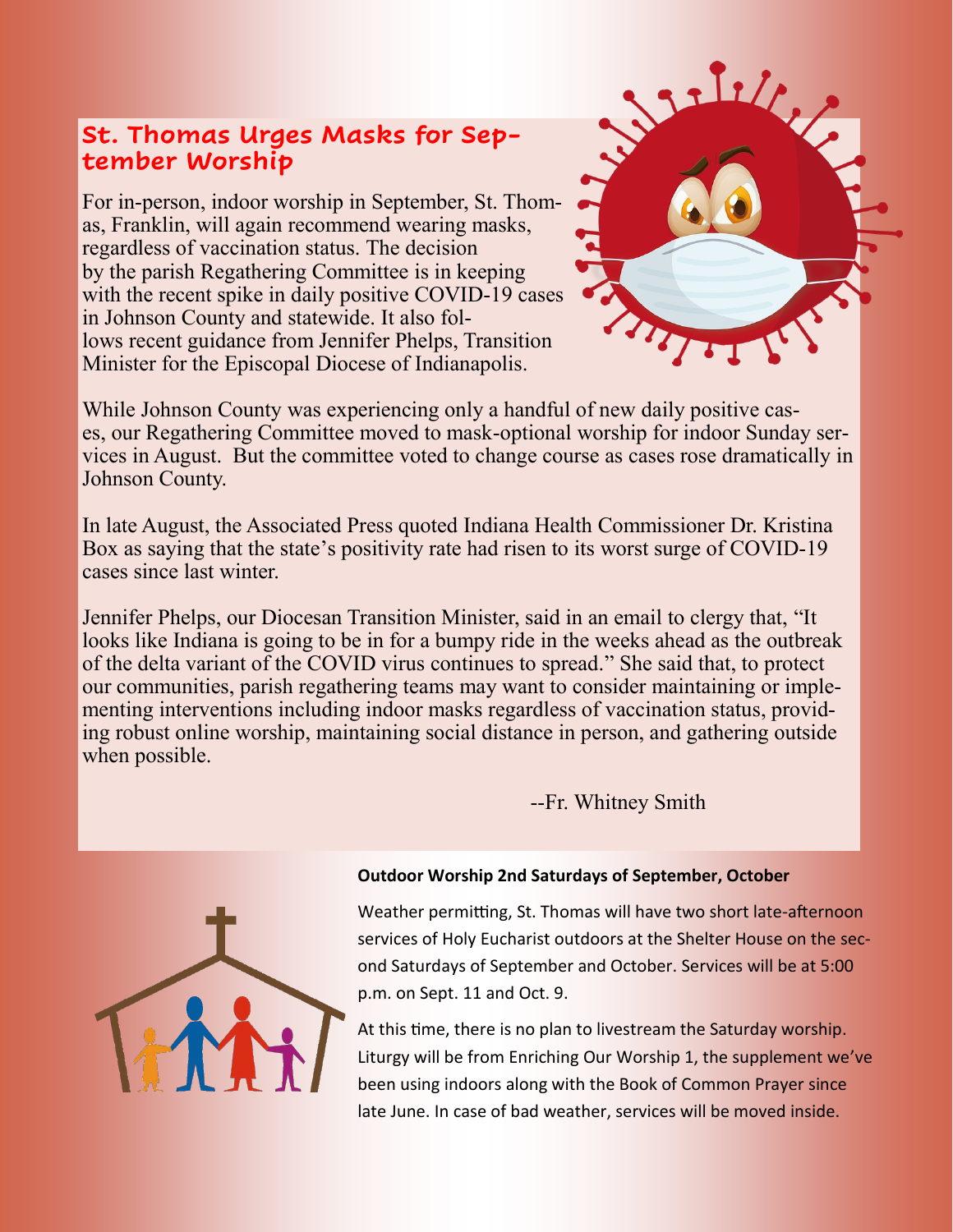

#### **2022 Stewardship Campaign: Giving the Perfect Gift**

Greetings St. Thomas Parishioners and Friends:

As we transition from summer to fall, the stewardship campaign for 2022 is about to kick off. I want to thank you all for a successful 2021 campaign. Your generosity made it financially viable for St. Thomas to continue our variety of in-house and outreach projects throughout Johnson County. The St. Thomas Vestry and Fr. Whitney are working toward challenging all of us to make 2022 even better.

I have been mulling over many themes for the 2022 campaign. A theme of "our gifts allow us to share our abundance with others" kept resonating in my thoughts. Then, while sitting at Mass on Sunday, August 29 and listening to Elspeth Mirchandani read our second lesson from the Letter of James, the opening line brought it all together for me:

#### **"Every generous act of giving, with every perfect gift, is from above…"**

#### **-James 1:17**

Every gift, large or small, is presented by and with the grace of God. And it is perfect. I look forward to your "perfect gift" that will assist St. Thomas in continuing to stand on solid financial ground, as well as providing a bounty of support for a multitude of charitable entities within our community.

Look for your stewardship letter and pledge form in early October. There will be a collection of pledge forms in late November or early December. The exact date of pledge form collection is yet to be determined. Stay tuned for more details.

--Dave Buchholz, Sr. Warden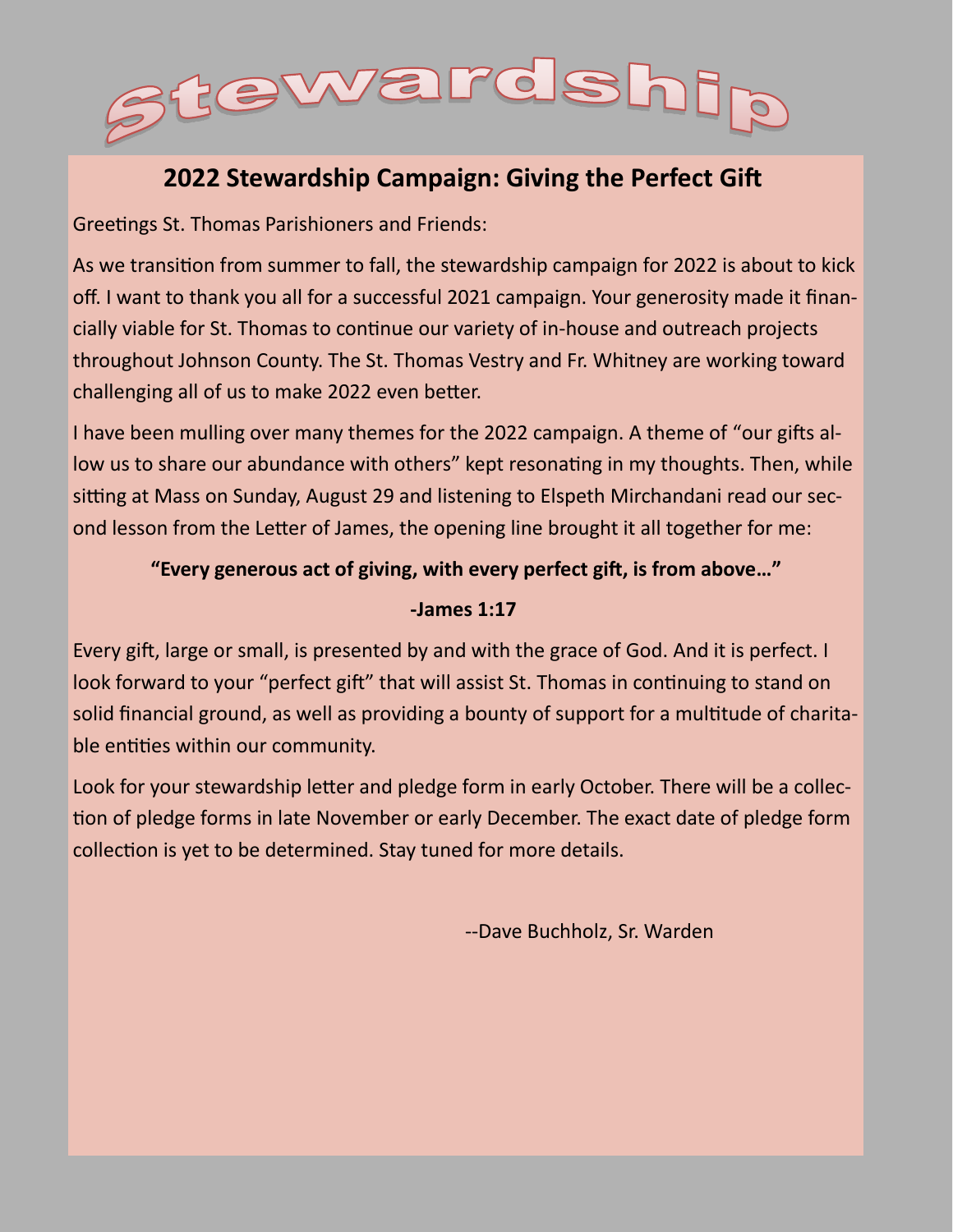## **Emergency Response Training Coming to St. Thomas Clinic**

What is CERT training? It is Certified Emergency Response Training offered by Johnson County's Community Organizations Active in Disaster. This free training will enable individuals to assist emergency responders during a major situation such as a flood or tornado aftermath. Anyone willing and able to assist in helping



others in their neighborhood is welcome to attend. Registration is required.

The training will take place over the course of three Saturdays in October. Definite dates are pending but most likely will be the 9th, 16th and 23rd. Lunch will be provided for the first two full Saturday trainings. The final Saturday will be a half day; no lunch will be provided.

Please feel free to contact the St. Thomas Clinic Director for more information by emailing stthomasclinic@aol.com or by leaving a message at 317-535-6057.

--Terresa Branham

## **Help Wanted: Angel Tree Coordinator**

If you are interested in helping out, contact Rachel Allen: Rachel.skibbe@gmail.com or 269-266-2682



### Panera Bread Sign-up

St. Thomas resumed our ministry with Panera Bread with a slight change. The end of day bread will be picked up at Panera Bread Sunday night and delivered to the Interchurch Food Pantry of Johnson County Monday morning. Please use the link below for more information and to sign up to help. Questions: contact Steve Wahlberg.

**[PaneraBreadSignUp](https://www.signupgenius.com/go/409084BA9A62BA46-panera)**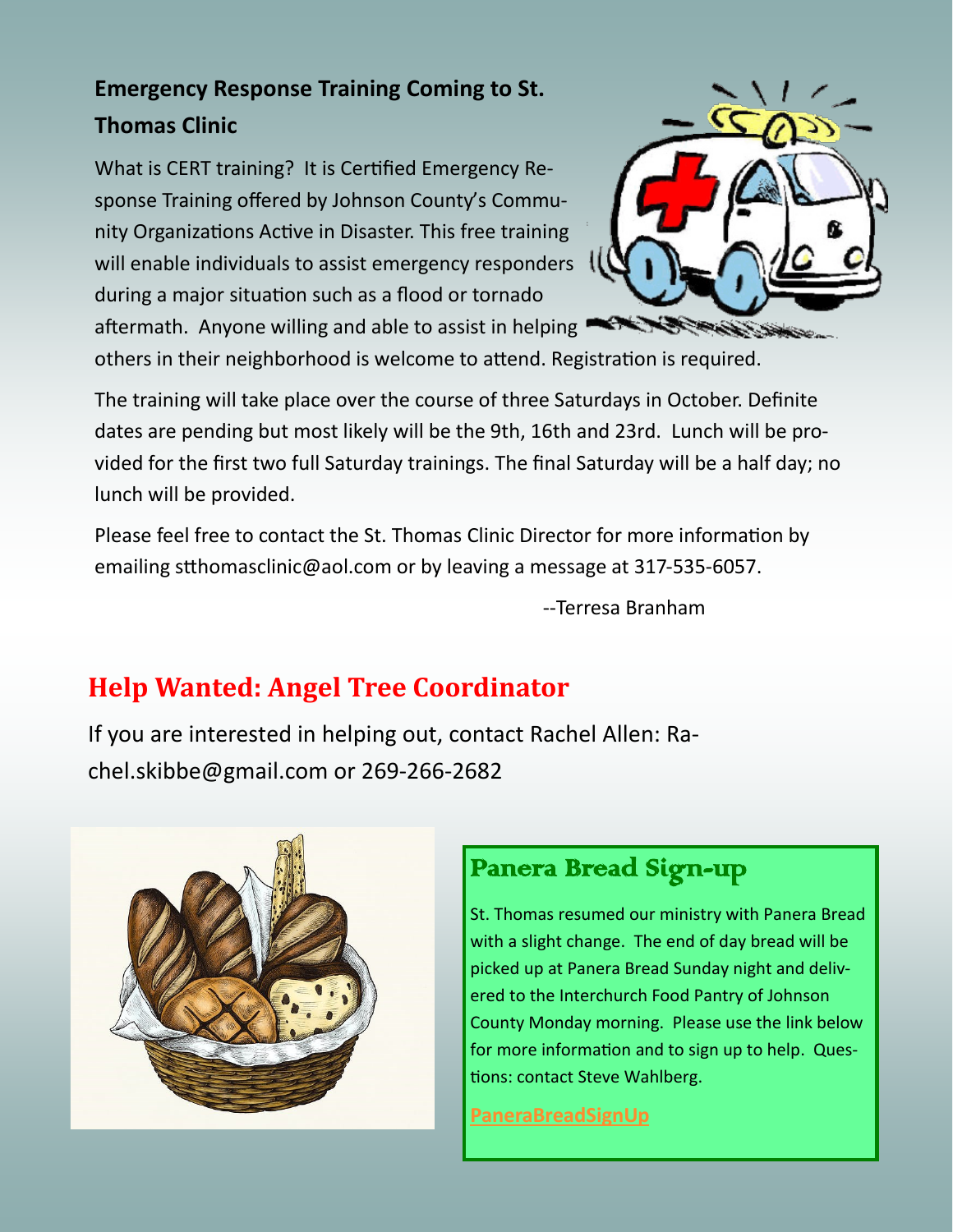

## **Ethel Lucille "Lucy" Lukas (1927-2021)**

A funeral service for longtime St. Thomas parishioner Ethel Lucille "Lucy" Lukas took place on Sunday, Aug. 29th at Wilson St. Pierre in Greenwood. Mrs. Lukas, 94, passed away Aug. 7th at the Greenwood care facility where she re-

sided. She joined St. Thomas in 2005, though she was unable to attend personally the past few years due to declining health.

In her prime, she was a cross-country skier and square dancer. Her family was of utmost importance to her.

About 40 people attended Lucy's service, among them several St. Thomas parishioners. She will be buried in Endicott, N.Y., with her late husband, Joseph Lukas. The family asked that memorial contributions be made to the American Cancer Society.



## Pay Pledges Online

**The Bishop's office is continuing to process online gifts on behalf of congregations. If you wish to pay your pledge online, visit [Give Now](https://onrealm.org/indydio/-/give/covid19)  [\(onrealm.org\)](https://onrealm.org/indydio/-/give/covid19) and select Give to a Congregation. Then select St. Thomas—Franklin.**